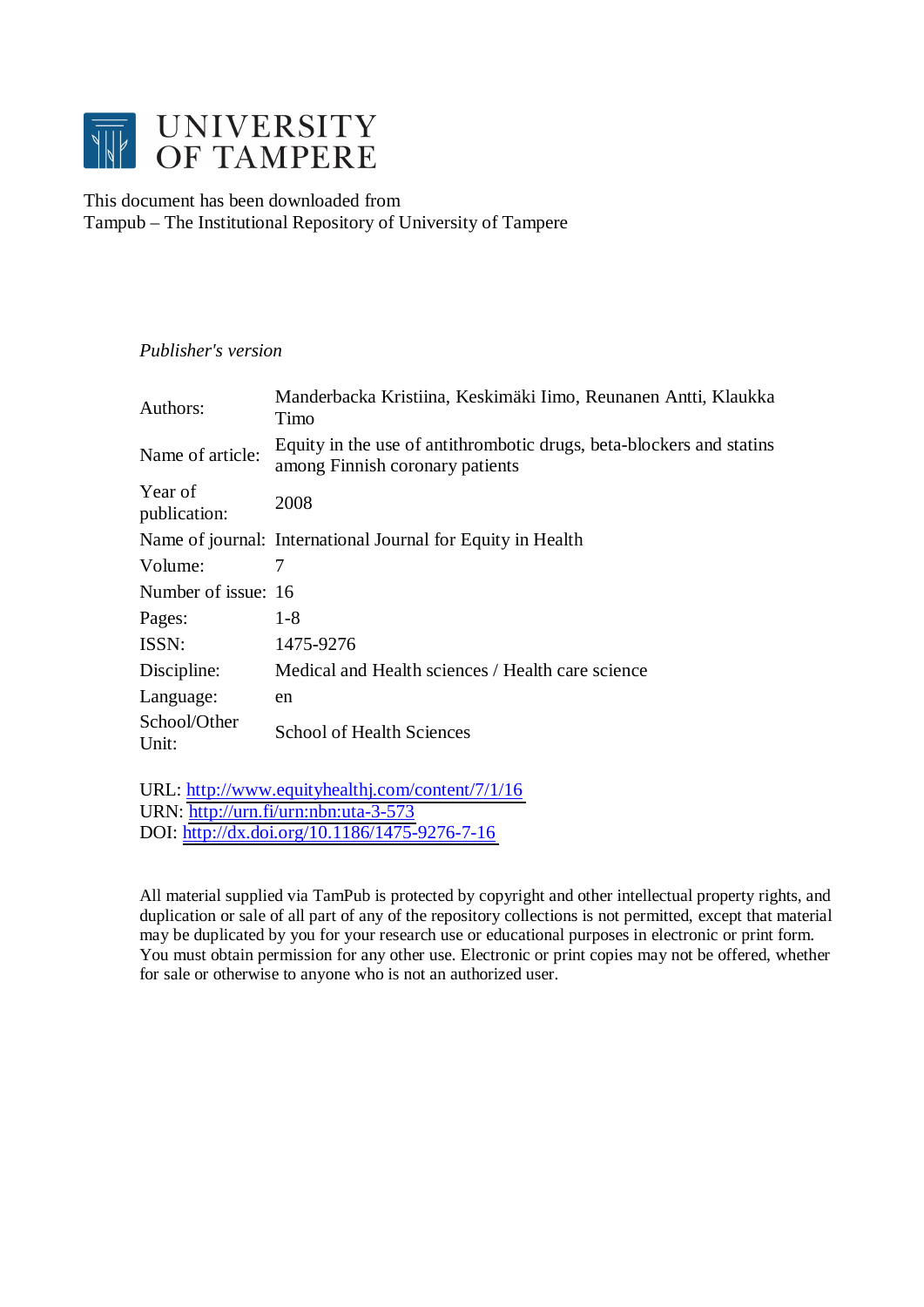# **International Journal for Equity in Health**

## Research **[Open Access](http://www.biomedcentral.com/info/about/charter/)**

# **Equity in the use of antithrombotic drugs, beta-blockers and statins among Finnish coronary patients**

Kristiina Manderbacka\*1,4, Ilmo Keskimäki1, Antti Reunanen2 and Timo Klaukka3

Address: <sup>1</sup>National Research and Development Centre for Welfare and Health, Health Services Research, P.O.Box 220, 00531 Helsinki, Finland, <sup>2</sup>National Public Health Institute, Department of health and functional capacity Insurance Institution, Research Department, P.O.Box 450, 00101 Helsinki, Finland and 4Tampere School of Public Health, 33014 University of Tampere, Finland

Email: Kristiina Manderbacka\* - kristiina.manderbacka@stakes.fi; Ilmo Keskimäki - ilmo.keskimaki@stakes.fi; Antti Reunanen - antti.reunanen@ktl.fi; Timo Klaukka - timo.klaukka@kela.fi

\* Corresponding author

Published: 30 June 2008

*International Journal for Equity in Health* 2008, **7**:16 doi:10.1186/1475-9276-7-16

[This article is available from: http://www.equityhealthj.com/content/7/1/16](http://www.equityhealthj.com/content/7/1/16)

© 2008 Manderbacka et al; licensee BioMed Central Ltd.

This is an Open Access article distributed under the terms of the Creative Commons Attribution License [\(http://creativecommons.org/licenses/by/2.0\)](http://creativecommons.org/licenses/by/2.0), which permits unrestricted use, distribution, and reproduction in any medium, provided the original work is properly cited.

## **Abstract**

**Background:** Earlier studies have mainly reported the use of antithrombotic drugs, beta-blockers and statins among hospital patient populations or MI patients. This study aimed to describe the use of these drugs among middle-aged Finnish coronary patients and to identify patient groups in risk of being prescribed inadequate medication for secondary prevention of coronary heart disease.

**Methods:** One-year follow-up survey data from a random sample of a cohort of coronary patients were used along with register data linked to the survey. The response rate was  $54\%$  (n = 2650). The main outcome measures were use of antithrombotic drugs, beta-blockers and statins and the data were analysed using logistic regression analysis.

**Results:** Among men and women, respectively, 82% and 81% used beta-blockers, 95% and 89% used antithrombotic drugs, and 62% and 59% used statins. Younger men and men from higher socioeconomic groups were more likely to use statins, even after controlling for disease severity and comorbidity. In women, the age trend was reversed and no socioeconomic differences were found. Drug use increased with increased disease severity, but diabetes had only a slight effect.

**Conclusion:** The use of antithrombotic drugs and beta-blockers among Finnish coronary patients seemed to be rather appropriate and, to some extent, prescription practices of preventive medication varied according to patients' risk of coronary events. However, statin use was remarkably low among men with low socio-economic status, and there is need to improve preventive drug treatment among diabetic coronary patients.

## **Background**

Numerous randomised trials have shown that drugs for reducing low density lipoprotein (LDL) cholesterol [1], blood pressure [2], and platelet function [3] reduce the incidence of vascular events, such as myocardial infarction (MI), non-fatal stroke and vascular death among high risk individuals, including coronary heart disease (CHD) patients. Combining aspirin or other antithrombotic

Received: 7 March 2005 Accepted: 30 June 2008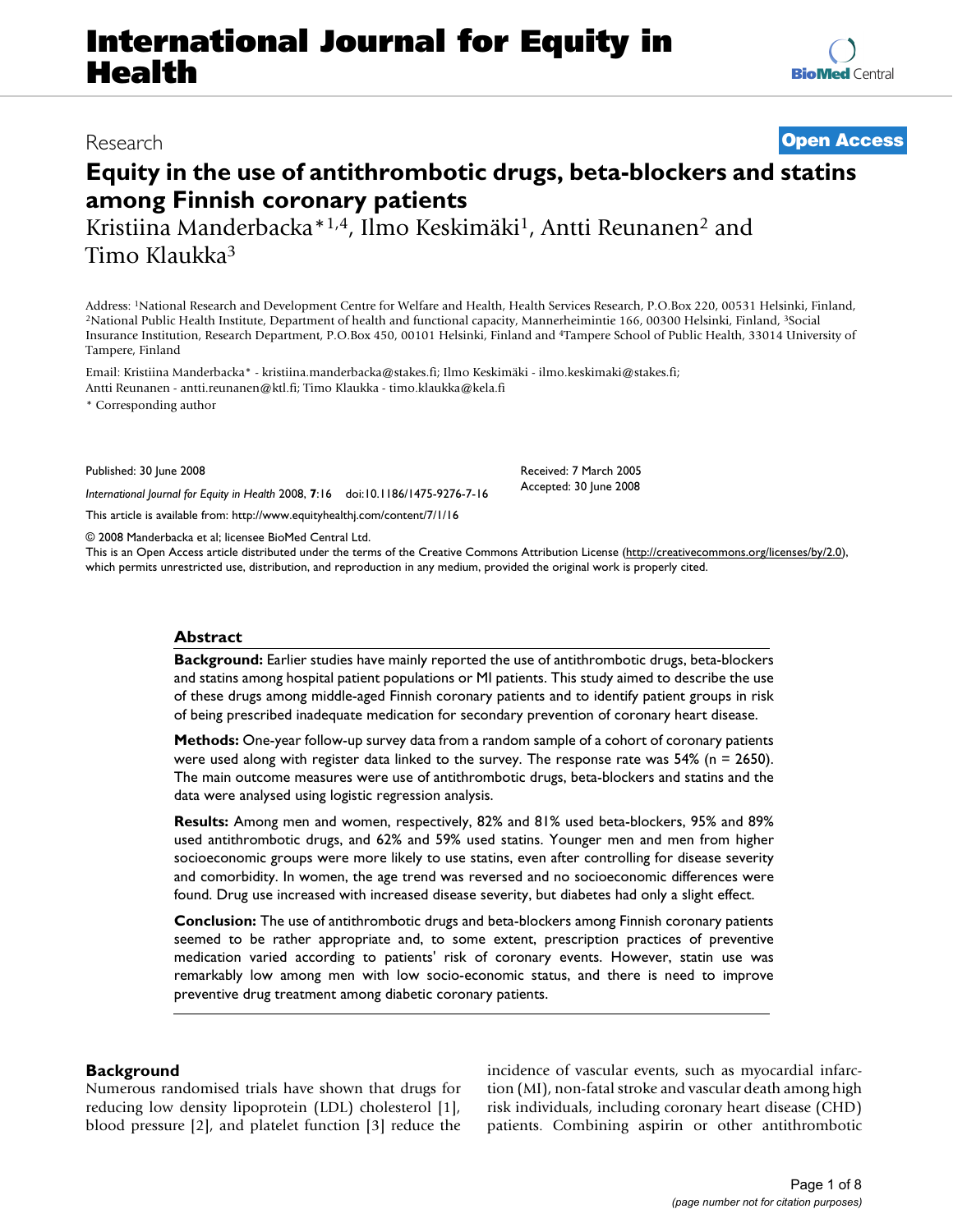drugs, beta-blockers and blood cholesterol lowering drugs is thus recommended for secondary prevention of CHD [4]. These recommendations have also been published in Finnish medical journals [5].

In 1995–1996 and in 1999–2000, the EUROASPIRE I and II Group [6] examined the use of aspirin and other antithrombotic drugs, beta-blockers, ACE-inhibitors and lipid-lowering drugs, especially statins, in nine European countries among a population of hospitalised coronary patients aged 70 years or younger. For Finland they reported a prevalence of 82% for antithrombotic drugs, 88% for beta-blockers and 63% for statins in 1999–2000. Strandberg and colleagues [7] reported somewhat lower levels of drug use among home-dwelling elderly (75+ years) coronary patients in Helsinki, Finland in 1998– 1999.

Use of services according to need and equal access to health care are fundamental tenets of Finnish health policy [8]. Two dimensions of equity need to be taken into account when evaluating the functioning of the health care system in specific patient groups, such as coronary heart disease patients, namely equal treatment of equals (horizontal equity) and unequal treatment of unequals (vertical equity) [e.g. [9]]. Earlier studies from other countries have reported gender and age differences in the prevalence of use of these drugs among MI patients [10,11] and coronary patients in general [12]. The findings for socioeconomic differences are inconsistent. Some studies have reported socioeconomic disparities in the use of these drugs [11], whereas others have found no differences [12]. Additionally, a recent ecological analysis of GP prescribing practices has reported possible inequities in prescribing rates on the basis of deprivation [13]. In Finland both gender [14] and socioeconomic [15] differences have been reported in the drug treatment of patients after first MI. Male patients and those coming from higher socioeconomic groups were more often prescribed betablockers, antithrombotic drugs and cholesterol lowering drugs at discharge from hospital than female patients and those from lower socioeconomic groups. However, Strandberg and colleagues [7] found no socioeconomic differences in drug use among elderly Finnish coronary patients.

Earlier studies have mainly reported the use of these drugs among hospital patient populations or MI patients. The aim of this study was to describe the use of aspirin and other antithrombotic drugs, beta-blockers and statins among middle-aged Finnish coronary patients. So as to evaluate treatment during a stable phase of CHD, we analysed the use of these drugs in a random sample of coronary patients diagnosed from six to seven years prior to our survey. Since the study aimed to identify patient groups in risk of being prescribed inadequate medication for secondary prevention of CHD, it examined the use of the drugs by gender, age, socioeconomic status, disease history and severity, and CHD related comorbidity.

## **Methods**

## *The Finnish drug reimbursement system*

Use of medicines in Finnish outpatient care is financed by the patients and the national sickness insurance scheme, run by the Social Insurance Institution (SII). All inhabitants are covered by the scheme, and annually around twothirds of the population get reimbursement. The share of the scheme of the costs varies depending on the disease. At the time of our survey, if the patient had a severe and chronic illness he/she got a 100% or 75% reimbursement instead of the basic 50%. Coronary heart disease belonged to those diseases which entitled to 75% refund, if the criteria set by the SII were met [16].

## *The study sample*

A register of patients fulfilling special diagnostic criteria of CHD and thereby eligible for special reimbursement of medicine costs is maintained by the SII. The specific diagnostic criteria for inclusion are (1) chronic angina pectoris symptoms responding to nitrates, and with unequivocal ECG changes (if QS waves are not detected in resting ECG, typical ischaemic changes are required in exercise test), (2) diagnosed MI, (3) a performed revascularisation operation (coronary angioplasty or coronary artery bypass grafting), or (4) CHD diagnosed in angiography. A certificate written by a specialist in cardiology or internal medicine is required to evaluate whether the diagnostic criteria have been met. In January 2001, 5009 Finnish speaking persons aged between 45 and 74 years, and alive at that time and entitled to special reimbursement of medication costs due to CHD in 1994–1995 were drawn for the study sample from the SII register. It was assumed that the treatment situation would be stable among coronary patients some years after the onset of the disease. To guarantee a sufficient number of women, the study sample was first evenly stratified by gender, and random sampling was then applied within each gender group by hospital district to ensure regional representativeness. Structured survey questionnaires asking about sociodemographic background, CHD symptoms, disease history and severity, treatment, comorbidity, and psychosocial factors were sent to the study sample patients in February 2001.

Altogether 3 539 questionnaires were returned; 418 were rejected due to incomplete data (missing values exceeding 20%), leaving 3 121 people in the study sample (62% of the original sample). The baseline survey also asked the participants to provide a written consent for combining their questionnaire data with information about their use of hospital services derived from the Hospital Discharge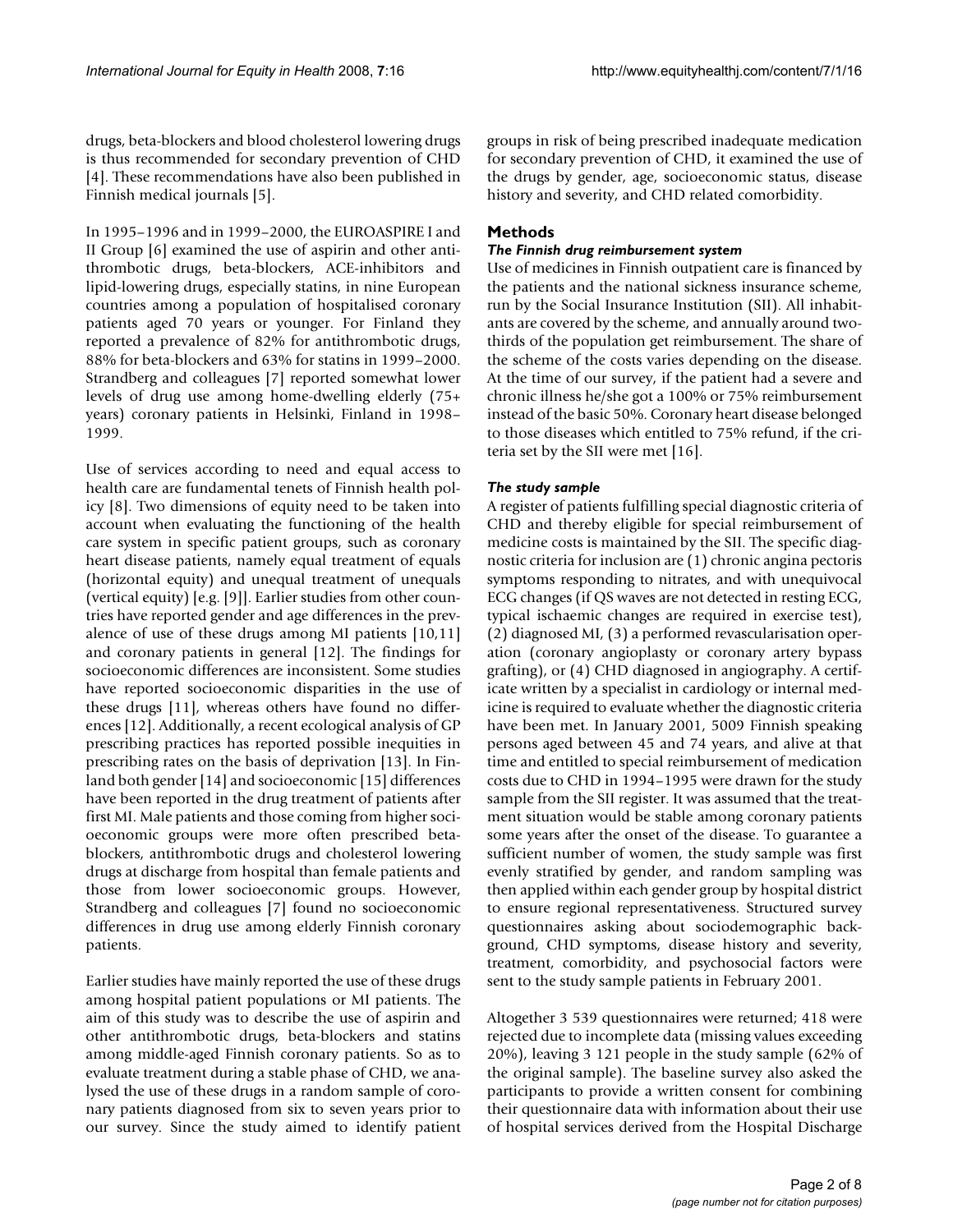

**Figure 1 The flow chart of the study sample.**

Register and with sociodemographic information in census data from Statistics Finland. Consent was given by 92% of the respondents. The one-year follow-up questionnaire was sent to respondents of the baseline survey in February 2002. The response rate was 85% (54% of the original sample), resulting in 2 650 respondents (Figure 1).

A separate analysis of non-response showed that women, older persons and those with lower level of education were more likely to be non-responders in the baseline and those with lower level of education in the follow-up. Weights were therefore calculated by gender, age (fiveyear age groups) and level of education using logistic regression analysis to correct the effect of non-response both between the original sample and baseline respondents and between baseline and follow-up. The study protocol was approved by the Research Ethics Committee of STAKES.

## *Variables*

The current analyses were based on answers to three questions on drug use in the follow-up survey. Use of betablockers, antithrombotic drugs, and statins was analysed separately for each drug group and for all three drug groups combined, based on an open-ended question concerning any prescription drugs used, and its name, dosage and length of use (in days) during the follow-up year. Use of aspirin and other antithrombotic drugs was additionally based on answers to a question about over the counter drugs, plus a separate specific question on use of aspirin or other antithrombotic drugs. Those reporting use of antithrombotic drugs in any of these questions were considered to be users of antithrombotic drugs. The reported trade names were coded according to the Anatomical Therapeutic Chemical (ATC) classification system.

The independent variables were derived from the baseline survey and from register data, which was individually linked to the survey data using the personal identification numbers by the relevant statistical authorities. The identi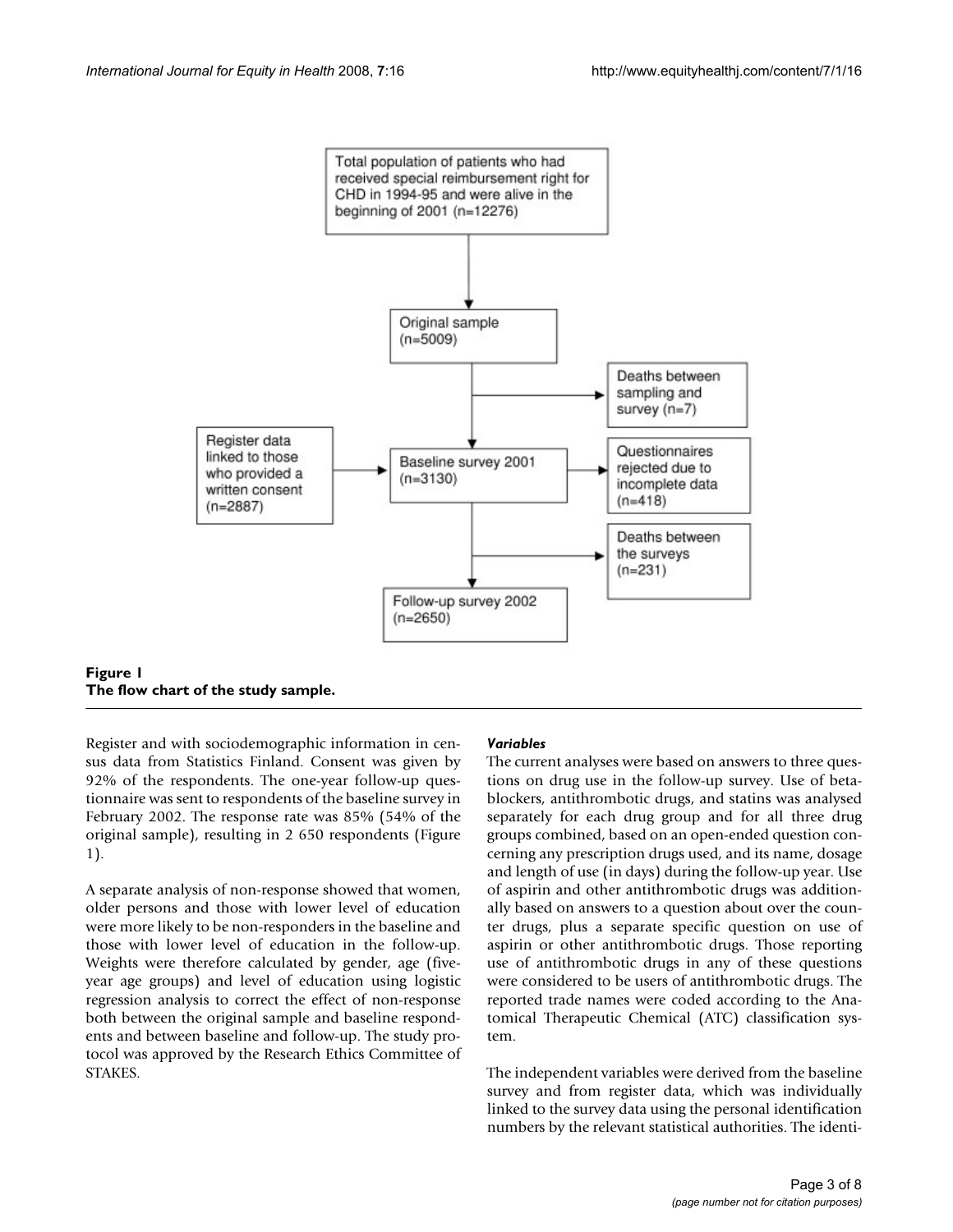fication numbers were removed from the data before handing it to the research team. The *sociodemographic* variables included gender, age, level of education, social class, disposable income and hospital district of residence. *Disease history and severity* were identified by use of short term nitrates at least once a week, occurrence of MI, selfassessed score for exertional chest pain following the New York Heart Association classification, and history of coronary revascularisation. CHD-related *comorbidity* included heart failure and diabetes.

Information about gender and age came from SII and level of education from census data for the year 2000 from Statistics Finland. Education was measured as level of educational achievement, high corresponding to 12 or more years of education, intermediate to 10–11 years, and basic to nine years or less. Data on social class were derived from census data for 2000, and for those outside the labour market from longitudinal census data covering 1970–1995. Family disposable income was derived from census and national tax register data for 2000 and adjusted for family size using the OECD equivalence scale. For statistical analyses income thirds were calculated. Data on hospital district was derived from the 2000 census. Data on hospitalisation due to MI and revascularisation operations in 1990–2001 were derived from the Finnish Hospital Discharge Register for those who consented to the combining of their register and self-reported data (92%). Self-reported information was used for the remainder. The rest of the variables were based on the baseline questionnaire. The chest pain question asked respondents to assess, whether they had exertional chest pain  $1 = not$  at all or only on heavy straining,  $2 = walking$ uphill or ascending stairs,  $3$  = walking on the level, or  $4$  = also while resting. A dichotomous variable for exertional chest pain was computed by combining options 2–4.

## *Statistical methods*

Age standardised proportions were estimated by logistic regression analysis using the predictive margins approach [17]. In this approach, adjusted proportions can be interpreted as the expected response for the individual in group *r* as an average predicted response if everyone in the sample had been in group *r*. Graubard and Korn [17] have generalised the predictive margins approach to non-linear cases, which was used in this study. The total sample was used as the standard population. Logistic regression analysis was also used to analyse the possible effect of the independent variables on drug use, controlling for age only, and age and all other independent variables. Separate models were estimated using the SAS software for the three drug groups and their combination, and men and women were analysed separately. Models were estimated for each of the socioeconomic variables, but since the results were similar with each of them, only the models by income are presented. Since the multivariate analyses produced similar results to the models controlling only for age, only the latter are presented. The results are presented as odds ratios and their 95% confidence intervals.

## **Results**

There were small variations in the use of beta-blockers, antithrombotic drugs and statins between men and women (Table 1); however, women used antithrombotic drugs significantly less often than men. Half of both men and women reported using all three of these drug categories, and a further 36% of men and 33% of women reported use of two of them, mainly antithrombotic drugs and beta-blockers. If use of only one drug type was reported, antithrombotics were the most common. Table 1 also presents figures for the use of each drug by all independent variables.

Among men, age and socioeconomic patterns were found in the use of these drugs (Table 2): younger men and those from higher socioeconomic groups had higher odds for drug use. However, these differences only reached statistical significance for statin use and, for the age pattern, in use of all three drug types combined. Among women the age pattern was reversed, but did not reach statistical significance except for statins. No socioeconomic disparities were found among women. Use of nitrates, diabetes or heart failure did not affect drug use among either gender. Men with exertional chest pain were more likely to use beta-blockers than others, while among women the pattern was similar for each of these drugs, but did not reach statistical significance. In both genders, MI patients and patients who had undergone a revascularisation operation had higher odds for the use of each of these drugs and of all three combined.

When simultaneously controlling for age, socioeconomic status, disease history and severity, and comorbidity, few changes were detected in the results. The age pattern remained practically unchanged for men, and lost statistical significance among women. Socioeconomic differences remained unchanged in both genders. This was also true for nitrate use and comorbidity among both men and women and for men reporting exertional chest pain. However, among women reporting exertional chest pain, the increased use of beta-blockers (OR 1.45, 95% CI 1.03 to 2.04), statins (OR 1.37, 95% CI 1.03 to 1.83) and all three of these drugs (OR 1.50, 95% CI 1.13 to 1.99) reached statistical significance. Results for history of revascularisation remained similar for both genders and for MI among men; among women MI only reached statistical significance in antithrombotic drug use (OR 2.97, 95% CI 1.53 to 5.80).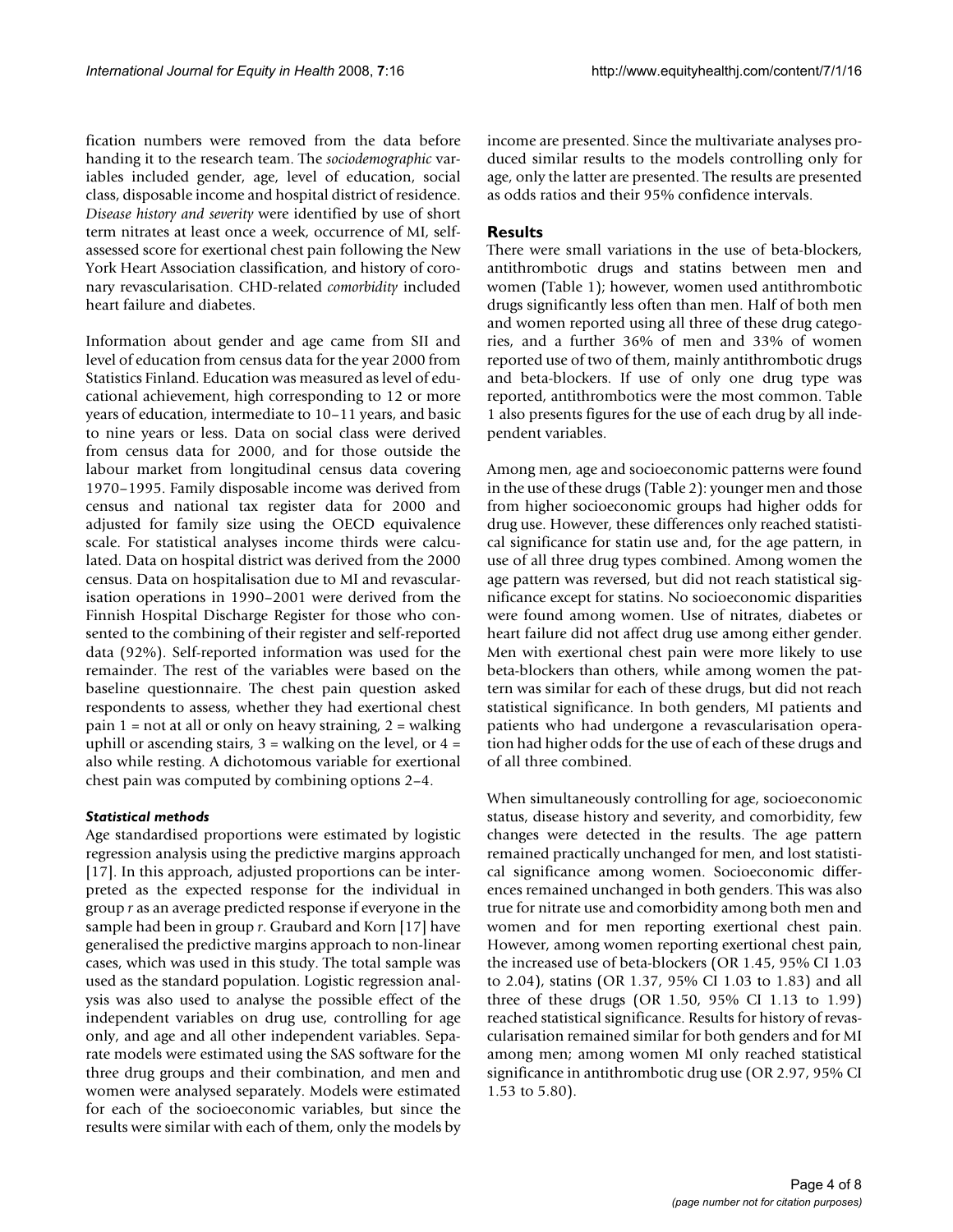|                          |               | All three drugs |       | <b>Antithrombotics</b> |       | <b>Betablockers</b> |       | <b>Statins</b> |       | $\mathbf n$ |       |
|--------------------------|---------------|-----------------|-------|------------------------|-------|---------------------|-------|----------------|-------|-------------|-------|
|                          |               | Men             | Women | Men                    | Women | Men                 | Women | <b>Men</b>     | Women | Men         | Women |
|                          | Total         | 51.6            | 49.1  | 93.3                   | 89.1  | 81.8                | 80.6  | 62.1           | 58.6  | 1429        | 1221  |
| Age (years)              | $45 - 54$     | 59.6            | 45.2  | 95.0                   | 85.0  | 86.2                | 77.4  | 69.3           | 52.7  | 218         | 93    |
|                          | $55 - 64$     | 54.4            | 46.0  | 94.I                   | 87.6  | 82.5                | 79.8  | 65.8           | 55.0  | 594         | 411   |
|                          | $65 - 74$     | 46.2            | 51.3  | 91.9                   | 90.5  | 79.6                | 81.5  | 56.I           | 61.4  | 617         | 717   |
| Income third             | highest       | 55.4            | 48.0  | 93.7                   | 89.4  | 81.8                | 80.3  | 68.2           | 55.1  | 519         | 303   |
|                          | intermed      | 48.6            | 51.9  | 94.4                   | 89.0  | 82.3                | 81.7  | 58.7           | 61.9  | 456         | 366   |
|                          | lowest        | 50.0            | 50.1  | 92.0                   | 89.0  | 81.8                | 80.9  | 57.3           | 60.1  | 353         | 468   |
| ΜI                       | no            | 47.9            | 47.1  | 91.7                   | 87.5  | 79.6                | 79.2  | 58.9           | 56.7  | 792         | 916   |
|                          | yes           | 55.3            | 57.2  | 95.5                   | 95.I  | 85.1                | 85.1  | 64.5           | 66.4  | 613         | 276   |
| Use of                   | less          | 51.0            | 48.4  | 93.3                   | 89.1  | 81.9                | 81.0  | 61.4           | 57.8  | 1211        | 953   |
| nitrates                 | $\geq$ l/week | 52.9            | 53.4  | 92.6                   | 90.2  | 82.6                | 79.4  | 61.4           | 62.5  | 194         | 246   |
| Chest pain               | no            | 51.8            | 46.5  | 94.1                   | 88.5  | 80.0                | 78.3  | 63.6           | 57.0  | 738         | 391   |
|                          | yes           | 51.6            | 50.8  | 93.1                   | 89.6  | 84.2                | 81.7  | 60.5           | 60.1  | 623         | 758   |
| <b>Diabetes</b>          | no            | 51.3            | 48.6  | 92.9                   | 89.0  | 81.1                | 80.8  | 61.9           | 58.3  | 1232        | 1056  |
|                          | yes           | 49.9            | 54.2  | 95.0                   | 91.0  | 86.9                | 81.1  | 57.7           | 62.9  | 197         | 165   |
| Heart                    | no            | 51.7            | 49.6  | 93.4                   | 89.4  | 82.0                | 80.7  | 62.4           | 59.3  | 1129        | 962   |
| failure                  | yes           | 48.9            | 48.6  | 92.3                   | 89.I  | 81.5                | 81.3  | 57.3           | 57.6  | 300         | 259   |
| <b>Revascularisation</b> | no            | 41.7            | 40.9  | 90.5                   | 86.4  | 80.3                | 77.9  | 51.4           | 51.I  | 738         | 891   |
|                          | yes           | 61.7            | 72.9  | 96.0                   | 97.2  | 83.8                | 88.4  | 72.4           | 80.4  | 683         | 322   |

**Table 1: Use of antithrombotic drugs, beta-blockers and statins among men and women.** 

Age group specific and age-standardised prevalence percentages by income, disease history and severity, and comorbidities.

When examining more closely the effect of MI and history of revascularisation on drug use, a statistically significant interaction was found among men in the combined use of all three of these drug types. Among MI men, the effect of a history of revascularisation on drug use was smaller (OR 1.64 95% CI 1.16 to 2.32) than among non-MI men (OR 3.03 95% CI 2.24 to 4.09). Among women, revascularisation only had an effect in antithrombotic drug use among non-MI women (OR 9.25, 95% CI 3.36 to 25.5).

## **Discussion**

The levels of use of antithrombotic drugs, beta-blockers and statins by Finnish patients with established CHD were largely appropriate, but some interesting subgroup differences emerged. The levels of drug use in the present study are similar to earlier findings in Finland [6], although somewhat lower than those reported in EUROA-SPIRE II and somewhat higher than in the study of homedwelling elderly in Helsinki. There was also an especially markable difference in the use of statins compared to the study by Strandberg and colleagues [7]. These differences are probably due to differences in the study populations and time periods. Our analyses were based on a randomly sampled cohort of coronary patients whereas EUROA-SPIRE II analysed hospital patient (MI, coronary revascularisation, or hospital care due to myocardial ischaemia) populations. However, it should be noted that patients in our study had established disease according to at least some objective criteria; those with symptoms but without objective evidence of CHD were not included. The population studied by Strandberg and colleagues [7] was much

older than ours. Moreover, coronary patients first qualified for extra reimbursement for statins in 2000, after the Strandberg study.

Drug use decreased with age among men, but the reverse was found among women. Whether these findings indicate less than appropriate health care among older men and excess care among older women is difficult to interpret. The former interpretation may imply the need for more efficient care for elderly men. In line with earlier results [e.g. [12,18]] the likelihood of drug use tended to grow with increased disease severity, although the differences were statistically significant in only a few subgroups. Thus patients with past MI and history of coronary revascularisation, and women with exertional chest pain were more likely to use drugs. Patients with known diabetes also used somewhat more drugs than non-diabetic patients, but the differences were not statistically significant. The fate of coronary patients with diabetes is known to be more serious than that of patients without diabetes [19]. If the present results indicate that Finnish doctors do not consider that diabetes justifies more effective drug treatment of coronary patients, then more physician education is needed.

There were no marked disparities in use of antithrombotic drugs or beta-blockers by socioeconomic indicators. However, after controlling for age, disease history and severity, and comorbity, socioeconomic differences persisted among men in statin use. There could be several reasons for this: whereas aspirin and beta-blockers are relatively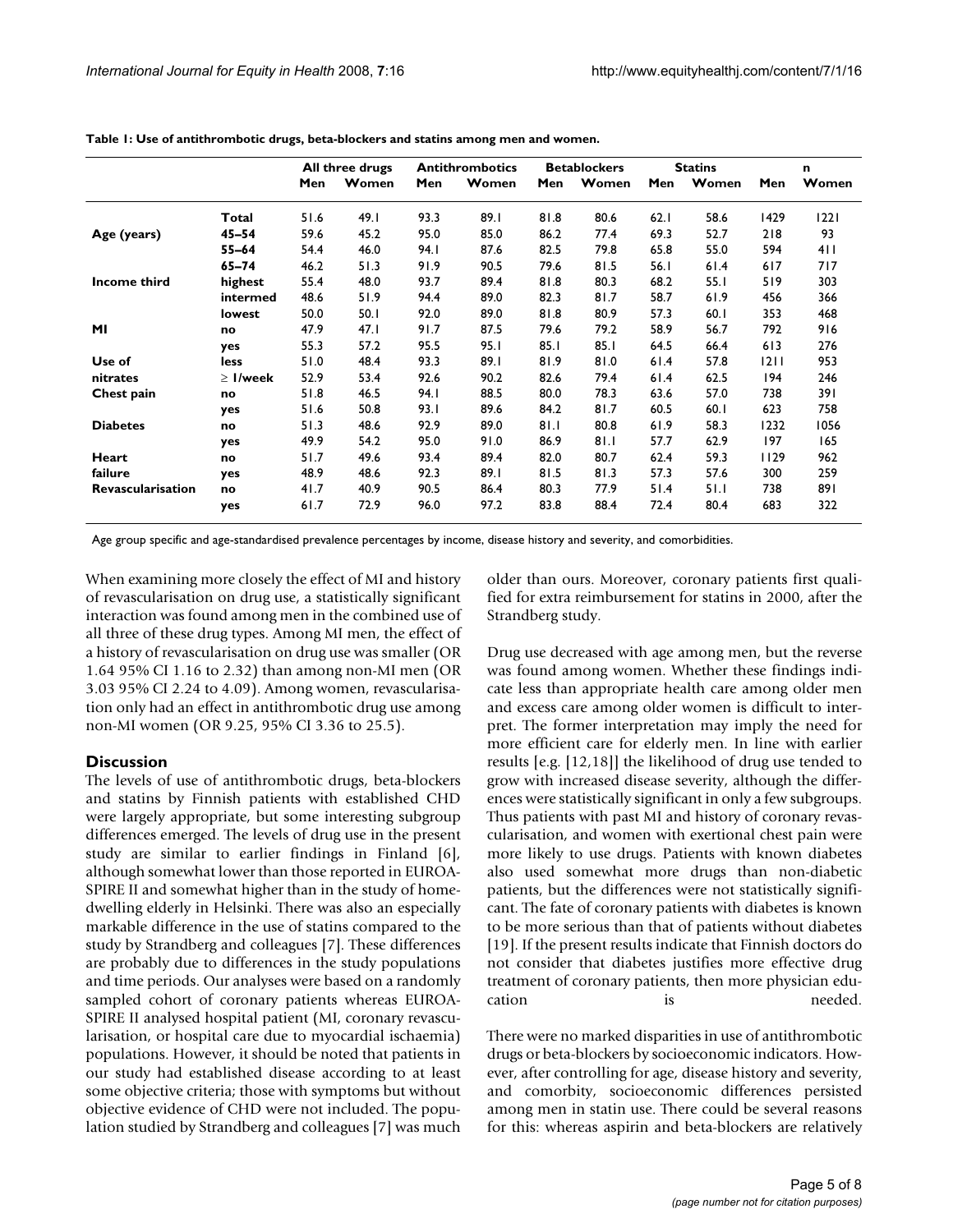| <b>MEN</b>      | All three     |           |               |          | <b>Antithrombotic</b><br>drugs |               | <b>Beta-blockers</b> |                      |               |         |                |               |         |
|-----------------|---------------|-----------|---------------|----------|--------------------------------|---------------|----------------------|----------------------|---------------|---------|----------------|---------------|---------|
|                 |               | OR.       | 95% CI        | p value  | <b>OR</b>                      | 95% CI        | $p =$                | <b>OR</b>            | 95% CI        | p value | <b>OR</b>      | 95% CI        | p value |
| Age             | $45 - 54$     | 1.00      |               |          | 1.00                           |               |                      | 1.00                 |               |         | 1.00           |               |         |
|                 | $55 - 64$     | 0.80      | $0.58 - 1.11$ |          | 0.83                           | $0.40 - 1.72$ |                      | 0.71                 | $0.45 - 1.13$ |         | 0.87           | $0.62 - 1.23$ |         |
|                 | $65 - 74$     | 0.57      | $0.41 - 0.79$ | 0.001    | 0.59                           | $0.30 - 1.18$ | ns                   | 0.59                 | $0.37 - 0.93$ | ns      | 0.57           | $0.41 - 0.80$ | <0.001  |
| Income          | highest       | 1.00      |               |          | 1.00                           |               |                      | 1.00                 |               |         | 1.00           |               |         |
| third           | intermed      | 0.77      | $0.58 - 1.01$ |          | 1.16                           | $0.65 - 2.06$ |                      | 1.05                 | $0.74 - 1.50$ |         | 0.68           | $0.51 - 0.90$ |         |
|                 | lowest        | 0.81      | $0.60 - 1.08$ | ns       | 0.73                           | $0.42 - 1.29$ | ns                   | 1.00                 | $0.68 - 1.45$ | ns      | 0.64           | $0.47 - 0.87$ | <0.01   |
| AMI             | no            | 1.00      |               |          | 1.00                           |               |                      | 1.00                 |               |         | 1.00           |               |         |
|                 | yes           | 1.34      | $1.08 - 1.67$ | 0.01     | 1.89                           | $1.17 - 3.04$ | 50.01                | 1.45                 | $1.09 - 1.95$ | < 0.05  | 1.26           | $1.01 - 1.58$ | $0.05$  |
| Use of          | less          | 1.00      |               |          | 1.00                           |               |                      | 1.00                 |               |         | 1.00           |               |         |
| nitrates        | $\geq$ l/week | 1.09      | $0.80 - 1.48$ | ns       | 0.91                           | $0.50 - 1.64$ | ns                   | 1.05                 | $0.70 - 1.57$ | ns      | 1.00           | $0.73 - 1.38$ | ns      |
| Chest pain      | no            | 1.00      |               |          | 1.00                           |               |                      | 1.00                 |               |         | 1.00           |               |         |
|                 | yes           | 1.00      | $0.80 - 1.25$ | ns       | 0.85                           | $0.54 - 1.33$ | ns                   | 1.35                 | $1.01 - 1.80$ | <0.05   | 0.88           | $0.70 - 1.11$ | ns      |
| <b>Diabetes</b> | no            | 1.00      |               |          | 1.00                           |               |                      | 1.00                 |               |         | 1.00           |               |         |
|                 | yes           | 0.95      | $0.69 - 1.29$ | ns       | 1.48                           | $0.74 - 2.94$ | ns                   | 1.56                 | $1.00 - 2.44$ | ns      | 0.83           | $0.61 - 1.14$ | ns      |
| Heart           | no            | 1.00      |               |          | 1.00                           |               |                      | 1.00                 |               |         | 1.00           |               |         |
| failure         | yes           | 0.89      | $0.69 - 1.16$ | ns       | 0.85                           | $0.52 - 1.39$ | ns                   | 0.97                 | $0.69 - 1.36$ | ns      | 0.81           | $0.62 - 1.06$ | ns      |
| Revasc.         | no            | 1.00      |               |          | 1.00                           |               |                      | 1.00                 |               |         | 1.00           |               |         |
|                 | yes           | 2.26      | $1.81 - 2.82$ | < 0.0001 | 2.57                           | $1.60 - 4.13$ | 0.0001               | 1.27                 | $0.96 - 1.68$ | ns      | 2.48           | $1.97 - 3.13$ | 0.0001  |
| <b>WOMEN</b>    |               | All three |               |          | <b>Antithrombotic</b><br>drugs |               |                      | <b>Beta-blockers</b> |               |         | <b>Statins</b> |               |         |
|                 |               | OR        | 95% CI        | p value  | OR                             | 95% CI        | p value              | OR<br>95% CI         |               | p value | OR<br>95% CI   |               | p value |
| Age             | $45 - 54$     | 1.00      |               |          | 1.00                           |               |                      | 1.00                 |               |         | 1.00           |               |         |
|                 | $55 - 64$     | 1.07      | $0.68 - 1.67$ |          | 1.17                           | $0.61 - 2.23$ |                      | 1.18                 | $0.69 - 2.02$ |         | 1.11           | $0.71 - 1.74$ |         |
|                 | $65 - 74$     | 1.31      | $0.86 - 2.01$ | ns       | 1.58                           | $0.85 - 2.95$ | ns                   | 1.31                 | $0.78 - 2.18$ | ns      | 1.46           | $0.95 - 2.23$ | <0.01   |
| <b>Income</b>   | highest       | 1.00      |               |          | 1.00                           |               |                      | 1.00                 |               |         | 1.00           |               |         |
| third           | intermed      | 1.14      | $0.83 - 1.55$ |          | 0.94                           | $0.58 - 1.54$ |                      | 1.06                 | $0.72 - 1.57$ |         | 1.29           | $0.94 - 1.77$ |         |
|                 | lowest        | 1.05      | $0.78 - 1.42$ | ns       | 0.95                           | $0.59 - 1.54$ | ns                   | 1.01                 | $0.70 - 1.47$ | ns      | 1.18           | $0.88 - 1.60$ | ns      |
| AMI             | no            | 1.00      |               |          | 1.00                           |               |                      | 1.00                 |               |         | 1.00           |               |         |
|                 | yes           | 1.51      | $1.16 - 1.97$ | <0.0⊺    | 2.79                           | $1.60 - 4.89$ | <0.001               | 1.51                 | $1.06 - 2.15$ | <0.05   | 1.52           | $1.16 - 2.00$ | <0.01   |
| Use of          | less          | 1.00      |               |          | 1.00                           |               |                      | 1.00                 |               |         | 1.00           |               |         |
| nitrates        | $\geq$ l/week | 1.21      | $0.92 - 1.59$ | ns       | 1.11                           | $0.71 - 1.76$ | ns                   | 0.90                 | $0.64 - 1.27$ | ns      | 1.20           | 0.91 – 1.59   | ns      |
| Chest pain      | no            | 1.00      |               |          | 1.00                           |               |                      | 1.00                 |               |         | 1.00           |               |         |
|                 | yes           | 1.19      | $0.93 - 1.51$ | ns       | 1.14                           | $0.78 - 1.67$ | ns                   | 1.25                 | $0.93 - 1.68$ | ns      | 1.13           | $0.89 - 1.44$ | ns      |
| <b>Diabetes</b> | no            | 1.00      |               |          | 1.00                           |               |                      | 1.00                 |               |         | 1.00           |               |         |
|                 | yes           | 1.27      | $0.93 - 1.75$ | ns       | 1.26                           | $0.73 - 2.19$ | ns                   | 1.03                 | $0.69 - 1.54$ | ns      | 1.23           | $0.89 - 1.71$ | ns      |
| Heart           | no            | 1.00      |               |          | 1.00                           |               |                      | 1.00                 |               |         | 1.00           |               |         |
| failure         | yes           | 0.94      | $0.72 - 1.23$ | ns       | 0.96                           | $0.62 - 1.48$ | ns                   | 1.03                 | $0.73 - 1.45$ | ns      | 0.92           | $0.70 - 1.20$ | ns      |
| Revasc.         | no            | 1.00      |               |          | 1.00                           |               |                      | 1.00                 |               |         | 1.00           |               |         |
|                 | yes           | 3.92      | $2.99 - 5.15$ | < 0.0001 | 5.55                           | $2.84 - 10.8$ | <0.0001              | 2.16                 | $1.50 - 3.11$ | 0.0001  | 3.96           | $2.95 - 5.33$ | <0.0001 |

**Table 2: Use of antithrombotic drugs, statins and beta-blockers among Finnish CHD-patients in 2001.**

Models for use of each drug controlling only for age, five-year age bands. Odds ratios (OR) and their 95% confidence intervals (CI)

inexpensive drugs, statins – even after an increased reimbursement rate – remain more costly for the individual patient, which may explain the lower statin use among less affluent groups. Moreover, the tradition of using antithrombotic drugs and beta-blockers among coronary patients is much longer than for statins. On the other hand, earlier studies both in Finland and elsewhere have reported more effective treatment of CHD among higher socioeconomic groups, including thrombolytic treatment after MI [15] and revascularisation operations after MI [15,20,21] and among coronary patients in general [22,23]. As our analysis was based on questionnaire information, no laboratory examination data were available on possible differences in serum cholesterol levels between socioeconomic groups. However, we were unable to find any Finnish studies reporting higher serum cholesterol levels among more affluent men. Instead, Finnish

research has consistently reported higher serum cholesterol levels among lower socioeconomic groups [24].

Our results nevertheless fail to clarify whether socioeconomic differences in statin use are due to physicians' uneven prescription practices or variation in patients' compliance with drug treatment. Several Finnish studies have reported healthier behaviours among higher socioeconomic groups both in terms of dietary fat use and leisure time physical exercise [25].

Earlier studies on hormone replacement therapy and antihypertensive medication have suggested area variation in drug use [26,27]. Area differences especially in secondary prevention practices could have an effect on socioeconomic differences found in our CHD cohort. We carried out additional analysis (random effects model, SAS 8e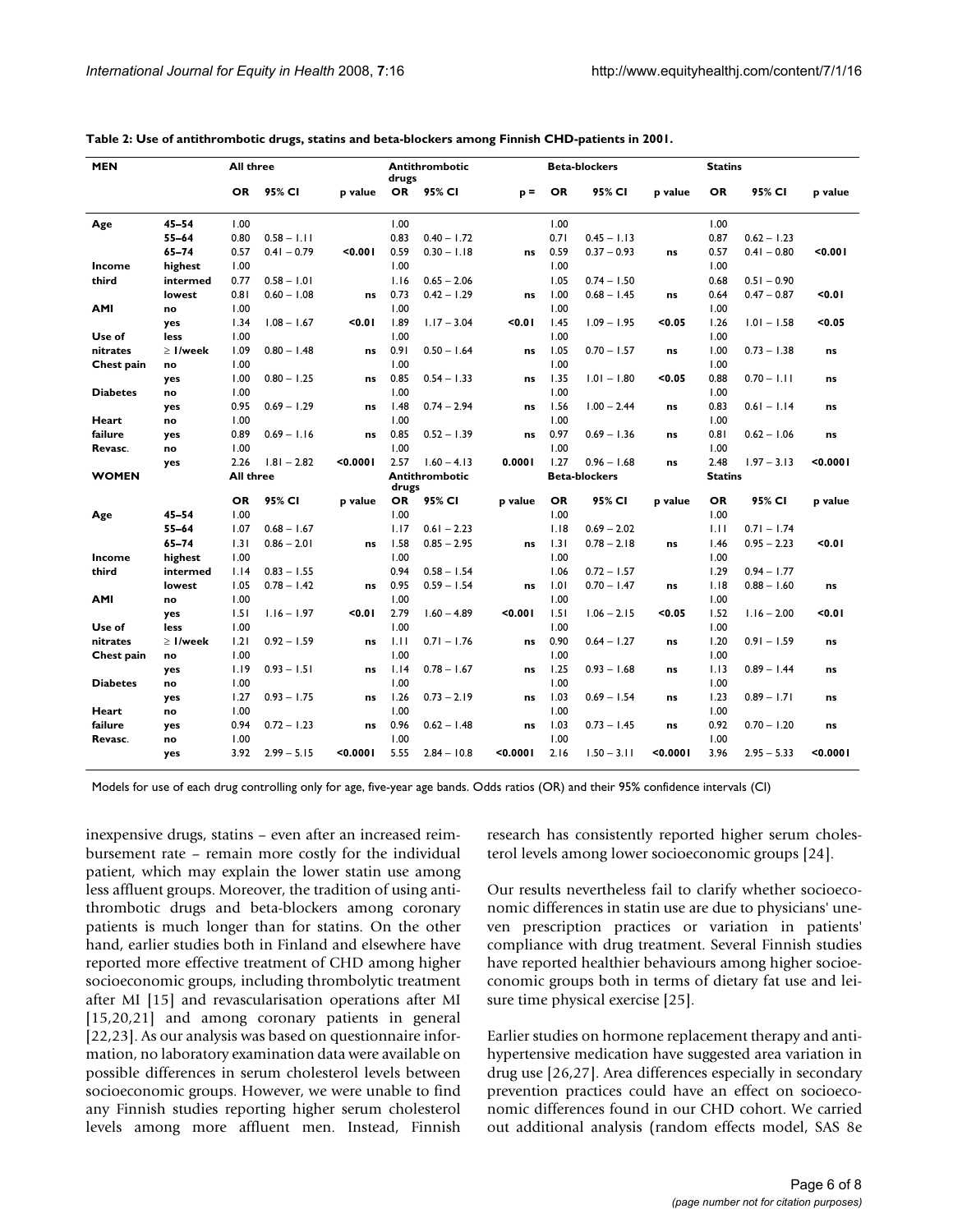Mixed procedure) to control the potential effect of regional differences between 20 hospital districts in our results. However, the analysis showed no area effect.

A strength of our study is that it was based on a random sample from a cohort of coronary patients and not merely hospitalised patients. Additionally, the specific criteria used for defining CHD and the approval procedure for special entitlements would have minimised false positive cases. There are some factors, however, that might potentially bias our findings on socioeconomic differences in drug use. First, a possible source of bias is multiple comparisons which could have produced false positive results by chance. Since our results were systematic by all the socioeconomic variables, this is unlikely to be the case. Another issue is selective mortality which is likely to have resulted in fewer respondents from lower socioeconomic groups due to higher mortality before hospitalisation and higher case-fatality from first coronary events [15]. Moreover, in our data those with lower level of education were more likely than others to be non-respondents. To correct the potential bias introduced by selective non-response, weights were calculated to our data. However, weighting assumes that the drug use of respondents and nonrespondents is similar within these groups, which may not be the case. Due to selective mortality and the distribution of non-responders, it seems obvious that our results give a conservative estimate of socioeconomic differences rather than an overestimate. This conclusion is supported by an additional analysis of non-response using SII drug register data which revealed that nonrespondents were less likely to have had medicine costs for statins (OR =  $0.66$ , 95% CI 0.59 to 0.75) and betablockers (OR = 0.82, 95% CI 0.71 to 0.94) reimbursed during 2000 than respondents. No differences were found between respondents and non-respondents in reimbursements for nitrates (OR = 0.92, 95% CI 0.81 to 1.04). This selective non-response means that our estimates for prevalence of beta-blocker and statin use are probably somewhat optimistic. A third potential source of bias is that other than CHD related comorbidity – which is likely to be more prevalent among lower socioeconomic groups – was not controlled for. Since statins are not reported to have major interaction effects with other drugs, the possible mechanism could be either the need to control the total amount of drugs used or high total drug costs. The effect of non-CHD related morbidity on statin use remains an important issue for further analysis. A fourth potential source of bias is recall bias in reporting drug use. We were not able to analyse the impact of recall bias in detail because we did not have register information on medicine use in our data. However, we do not expect there to be systematic socioeconomic bias, since earlier studies have reported high reliability and validity in survey selfreports of medicine use [28].

#### **Conclusion**

According to our results about 50% of Finnish coronary heart disease patients used all three medications, antithrombotic agents, beta-blockers and statins, for preventing new coronary events. We were not able to use clinical information for assessing the appropriateness of the individual patients' treatment but the results seem to indicate a need to evaluate the practices to prescribe statins for coronary heart disease patients. In terms of horizontal equity, socioeconomic differences were observed in statin use possibly indicating more efficient care of more affluent patients or a longer seeding period in the care pattern of less affluent patients with this expensive mode of treatment. In terms of vertical equity more emphasis should evidently be paid to some subgroups, such as diabetic patients in order to improve their care.

#### **Competing interests**

The authors declare that they have no competing interests.

#### **Authors' contributions**

KM participated in the planning of the study questions and analysis, performed the statistical analyses and drafted the manuscript. IK, TK and AR participated in the planning of the study questions and analysis, and were actively involved in the reporting of results and conclusions. All authors read and approved the final manuscript.

#### **Acknowledgements**

The study has been financially supported by the Academy of Finland (grants 48773 and 53496).

#### **References**

- 1. Law MR, Wald NJ, Rudnicka AR: **[Quantifying effect of statins on](http://www.ncbi.nlm.nih.gov/entrez/query.fcgi?cmd=Retrieve&db=PubMed&dopt=Abstract&list_uids=12829554) [low density lipoprotein cholesterol, ischaemic heart disease,](http://www.ncbi.nlm.nih.gov/entrez/query.fcgi?cmd=Retrieve&db=PubMed&dopt=Abstract&list_uids=12829554) [and stroke: systematic review and meta-analysis.](http://www.ncbi.nlm.nih.gov/entrez/query.fcgi?cmd=Retrieve&db=PubMed&dopt=Abstract&list_uids=12829554)** *BMJ* 2003, **326:**1423-1427.
- 2. Collins R, Peto R, MacMahon S, *et al.*: **[Blood pressure, stroke, and](http://www.ncbi.nlm.nih.gov/entrez/query.fcgi?cmd=Retrieve&db=PubMed&dopt=Abstract&list_uids=1969567) coronary heart disease. Part 2, short-term reductions in [blood pressure: overview of randomised drug trials in their](http://www.ncbi.nlm.nih.gov/entrez/query.fcgi?cmd=Retrieve&db=PubMed&dopt=Abstract&list_uids=1969567) [epidemiological context.](http://www.ncbi.nlm.nih.gov/entrez/query.fcgi?cmd=Retrieve&db=PubMed&dopt=Abstract&list_uids=1969567)** *Lancet* 1990, **335:**827-838.
- 3. Antithrombotic Trialists' Collaboration: **[Collaborative meta-anal](http://www.ncbi.nlm.nih.gov/entrez/query.fcgi?cmd=Retrieve&db=PubMed&dopt=Abstract&list_uids=11786451)[ysis of randomised trials of antiplatent therapy for preven](http://www.ncbi.nlm.nih.gov/entrez/query.fcgi?cmd=Retrieve&db=PubMed&dopt=Abstract&list_uids=11786451)tion of death, myocardial infarction, and stroke in high risk [patients.](http://www.ncbi.nlm.nih.gov/entrez/query.fcgi?cmd=Retrieve&db=PubMed&dopt=Abstract&list_uids=11786451)** *BMJ* 2002, **324:**71-86.
- 4. Wood D, De Backer G, Faergeman O, *et al.*: **[Prevention of coro](http://www.ncbi.nlm.nih.gov/entrez/query.fcgi?cmd=Retrieve&db=PubMed&dopt=Abstract&list_uids=9820987)[nary heart disease in clinical practice. Recommendations of](http://www.ncbi.nlm.nih.gov/entrez/query.fcgi?cmd=Retrieve&db=PubMed&dopt=Abstract&list_uids=9820987) the Second Joint Task Force of European and other societies [on coronary prevention.](http://www.ncbi.nlm.nih.gov/entrez/query.fcgi?cmd=Retrieve&db=PubMed&dopt=Abstract&list_uids=9820987)** *Eur Heart J* 1998, **19:**1434-1503.
- 5. Wood D, De Backer G, Faergeman O, *et al.*: **Sepelvaltimotaudin ehkäisy käytännön lääkärintyössä. Yhteenveto eri yhdistysten yhteisen työryhmän (Second Joint Task Force of European and other societies) suosituksesta.** *(In Finnish with an English abstract: Prevention of coronary heart disease in clinical practice. A summary of recommendations of the Second Joint Task Force of European and other societies.) Suomen Lääkärilehti* 1999, **54:**2107-2114.
- 6. The EUROASPIRE I and II Group: **[Clinical reality of coronary pre](http://www.ncbi.nlm.nih.gov/entrez/query.fcgi?cmd=Retrieve&db=PubMed&dopt=Abstract&list_uids=11293642)[vention guidelines: a comparison of EUROASPIRE I and II in](http://www.ncbi.nlm.nih.gov/entrez/query.fcgi?cmd=Retrieve&db=PubMed&dopt=Abstract&list_uids=11293642) [nine countries.](http://www.ncbi.nlm.nih.gov/entrez/query.fcgi?cmd=Retrieve&db=PubMed&dopt=Abstract&list_uids=11293642)** *Lancet* 2001, **357:**995-1001.
- 7. Strandberg TE, Pitkälä K, Kulp S, Tilvis RS: **[Use of cardiovascular](http://www.ncbi.nlm.nih.gov/entrez/query.fcgi?cmd=Retrieve&db=PubMed&dopt=Abstract&list_uids=11699618) drugs by home-dwelling coronary patients aged 75 years and [older. A population based cross-sectional survey in Helsinki,](http://www.ncbi.nlm.nih.gov/entrez/query.fcgi?cmd=Retrieve&db=PubMed&dopt=Abstract&list_uids=11699618) [Finland.](http://www.ncbi.nlm.nih.gov/entrez/query.fcgi?cmd=Retrieve&db=PubMed&dopt=Abstract&list_uids=11699618)** *Eur J Clin Pharmacol* 2001, **57:**513-516.